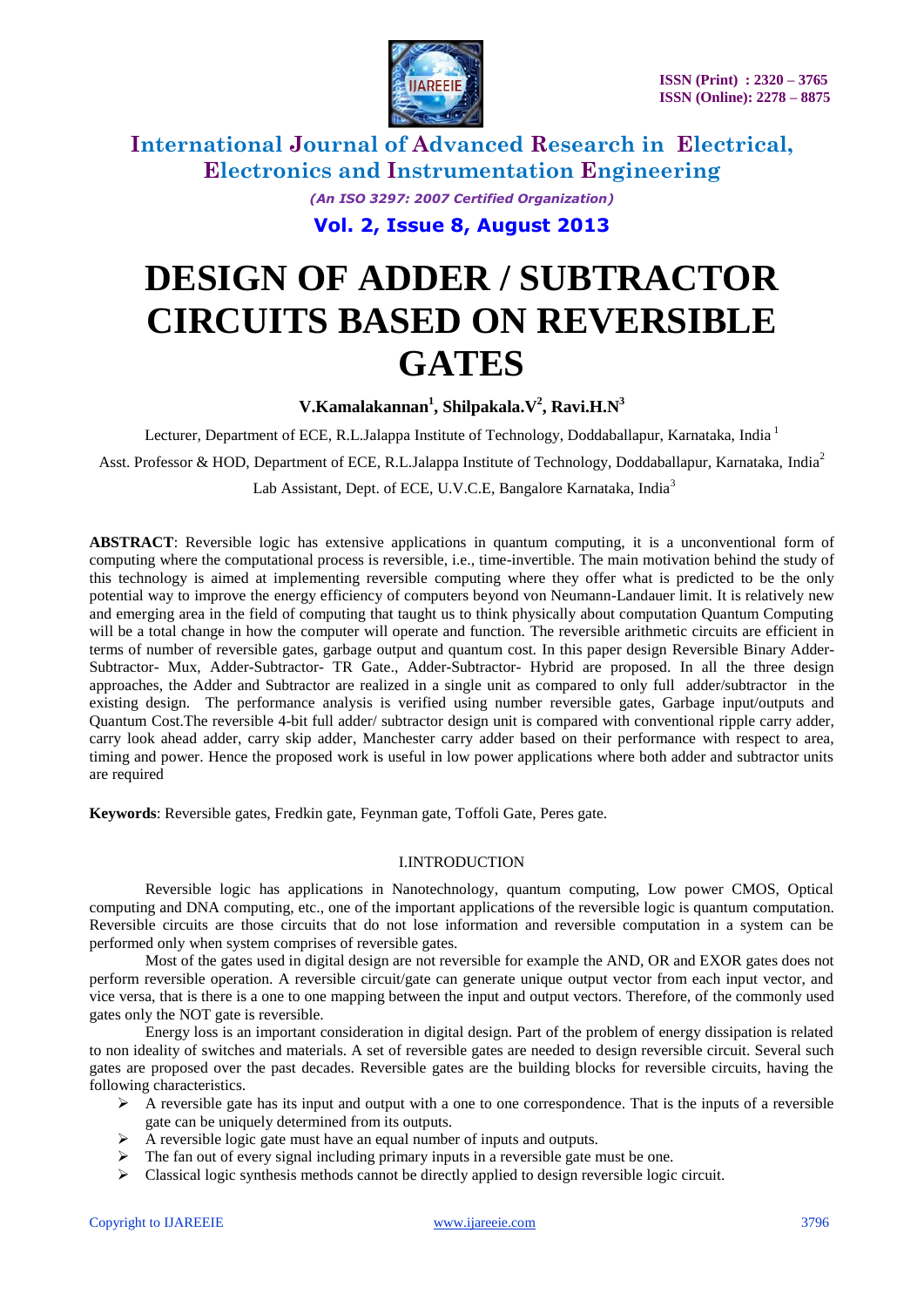

*(An ISO 3297: 2007 Certified Organization)*

# **Vol. 2, Issue 8, August 2013**

- $\triangleright$  One of the most important features of a reversible gate is its garbage output. Every gate output that is not used as input to other gate or as a primary output is called garbage output. Simply to say an unutilized output from a gate is garbage.
- $\triangleright$  Each reversible gate has a cost associated with it called quantum cost. The quantum cost of a reversible gate is the number of  $2x^2$  reversible gates or quantum logic gates required in designing it.

# II. INTRODUCTION TO REVERSIBLE GATE

The simplest reversible gate is NOT gate and is a 1x1 gate. Controlled NOT (CNOT) gate is an example for a 2x2 gate. There are many 3x3 reversible gates such as Fredkin gate, Toffoli gate, Peres gate and TR gate. Each reversible gate has a cost associated with it called quantum cost. The quantum cost of 1x1 reversible gates is zero, and quantum cost of  $2x2$  reversible gates is one. Any reversible gate is realized by using  $1x1$  NOT gates and  $2x2$  reversible gates, such as V and  $V^+$  (V is square root of NOT gate and  $V^+$  is its hermitian) and Feynman gate which is also known as controlled NOT gate (CNOT). The V and  $V^+$  quantum gates have the following property:

$$
V x V = NOT
$$
  
\n
$$
V x V^{+} = V^{+} x V = I
$$
  
\n
$$
V^{+} x V^{+} = NOT.
$$

The quantum cost of a reversible gate can be calculated by counting the number V,  $V^+$  and CNOT gates used in implementing it except in few cases.

### *2.1 NOT Gate*

This is the only reversible gate among the conventional logic gates. This is a 1x1 gate with quantum cost of zero.



# *2.2 Feynman Gate (CNOT gate)*

This is a 2x2 gate having mapping  $(A, B)$  to  $(P=A, Q=A\bigoplus B)$  where A, B are inputs and P, Q are outputs respectively. Since it is 2x2 gate it has a quantum cost of one.



Fig. 2 Feynman or CNOT gate

*2.3 Toffoli Gate*

This is a 3x3 reversible gate with two of its outputs are same as inputs with the mapping  $(A, B, C)$  to  $(P=A,$  $Q=B$ , R= A.B $\bigoplus C$ ). Where A, B, C are inputs and P, Q, R outputs respectively. Toffoli gate is one of the most popular reversible gates and has quantum cost of 5. It requires 2V gates, 1 V<sup>+</sup> gate and 2 CNOT gates.



### *2.4 Peres Gate*

Peres gate is a three input and three output  $(3x3)$  reversible gate having the mapping  $(A, B, C)$  to  $(P=A, B)$  $Q = \mathbf{A} \oplus \mathbf{B}$ ,  $\mathbf{F} \oplus (\mathbf{A} \cdot \mathbf{B})$  C), where A, B, C are the inputs and P, Q, R are the outputs, respectively. Peres gate has the quantum cost of 4, since it requires 2  $V^+$  gate, 1 V gate and 1 CNOT gate. Among 3x3 reversible gates, this has the minimum quantum cost.

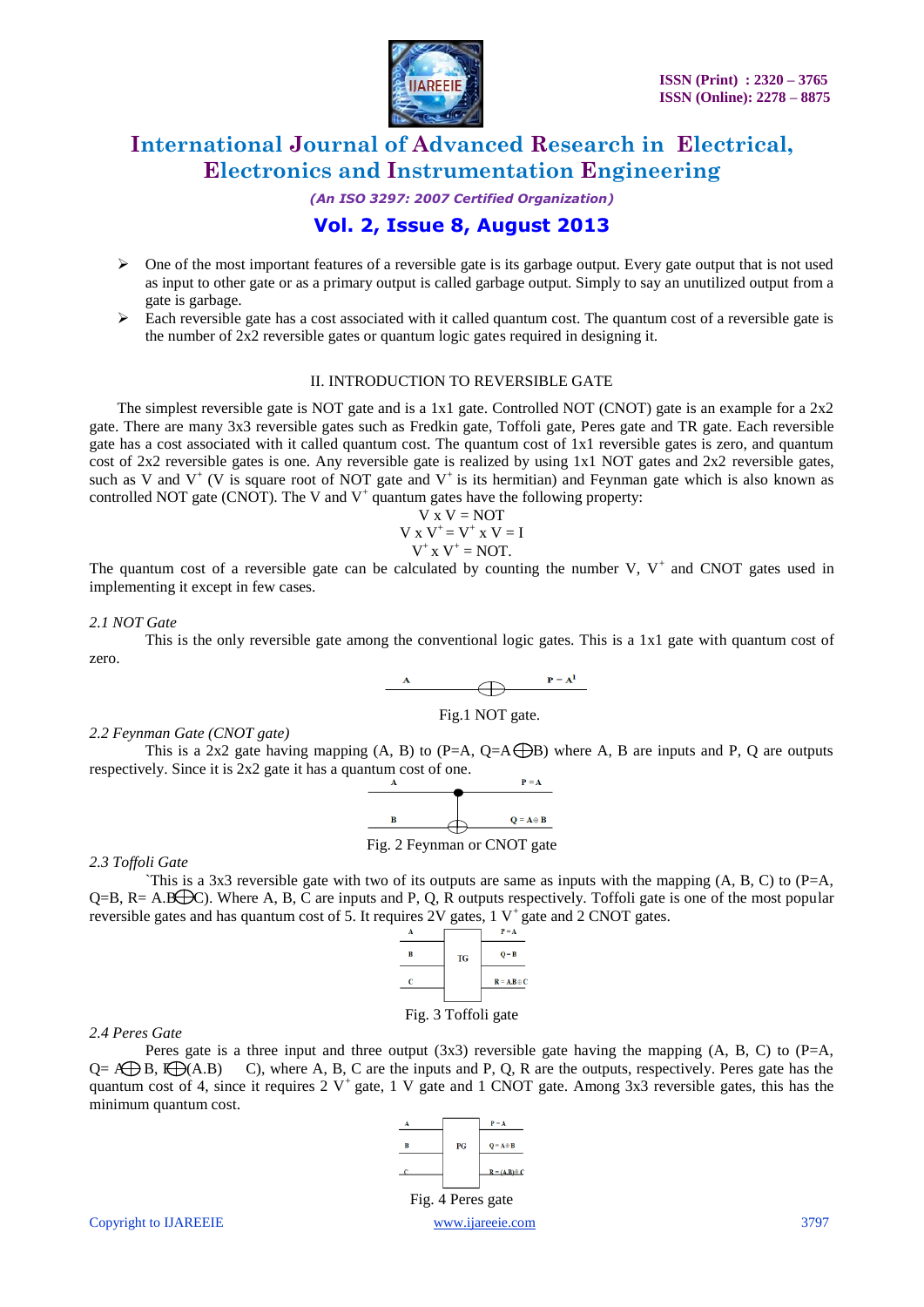

*(An ISO 3297: 2007 Certified Organization)*

**Vol. 2, Issue 8, August 2013**

### *2.5 Fredkin Gate*

Fredkin gate is a 3x3 conservative reversible gate. It maps  $(A, B, C)$  to  $(P=A, O=A' B+AC, R=AB+ A'C)$ , where A, B, C are the inputs and P, Q, R are the outputs, respectively. Fredkin gate can be implemented with a quantum cost of 5 and it requires 2 dotted rectangles, 1 V gate and 2 CNOT gates.



2.6 TR Gate

TR gate has 3 inputs and 3 outputs having inputs and outputs mapping as  $(P = A, Q=A \oplus B, R=(A \oplus A)$ . B') C), where A, B, C are the inputs and P, Q, R are the outputs, respectively. TR gate may also be realized in a different implementation with quantum cost of 6 or lesser than 6. Therefore it is considered that the quantum of TR gate as 6 for the calculation of parallel Subtractor implementing by reversible gate.



### III.INTRODUCTION TO REVERSIBLE GATE DESIGN

Reversible circuit/gate can generate unique output vector from each input vector, and vice versa, i.e., there is a one to one correspondence between the input and output vectors. Thus, the number of outputs in a reversible gate or circuit has the same as the number of inputs, and commonly used traditional NOT gate is the only reversible gate. Each Reversible gate has a cost associated with it called Quantum cost. The Quantum cost of a Reversible gate is the number of 2\*2 Reversible gates or Quantum logic gates required in designing. One of the most important features of a Reversible gate is its garbage output i.e., every input of the gate, which is not used as input to other gate or as a primary output is called garbage output.

### *3.1 Reversible Logic Gates*

A reasonable computation is one that may be written in terms of some (possibly large) Boolean expression, and any Boolean expression may be constructed out of a fixed set of logic gates. Such a set (e.g., AND, OR and NOT) is called universal. In fact we can get by with only two gates, such as AND and NOT or OR and NOT. Alternatively, we may replace some of these primitive gates by others, such as the exclusive-OR (called XOR); then AND and XOR form a universal set. Any machine, which can build up arbitrary combinations of logic gates from a universal set is then a universal computer. Which of the above gates is reversible? Since AND, OR, and XOR are many-to-one operations, they are not logically reversible. Before we discuss how these logic gates

Several reversible gates have been proposed over the years, e.g., the Toffoli gate, the Fredkin gate etc. A 3-input and 3-output reversible logic gate was proposed in. It has inputs *a, b, c* and outputs *x, y and z* as shown in Fig 7. The truth table of the gate is shown in the Table 1. It can be verified from the truth table that the input pattern corresponding to a particular output pattern can be uniquely determined. The gate can be used to invert a signal and also to duplicate a signal. The signal duplication function can be obtained by setting input *b* to 0. The EX-OR function is available at the output  $x$  of the gate. The AND function is obtained by connecting the input  $c$  to 0, the output is obtained at the terminal *z*. An OR gate is realized by connecting two new reversible gates.



Fig. 7 Reversible gate R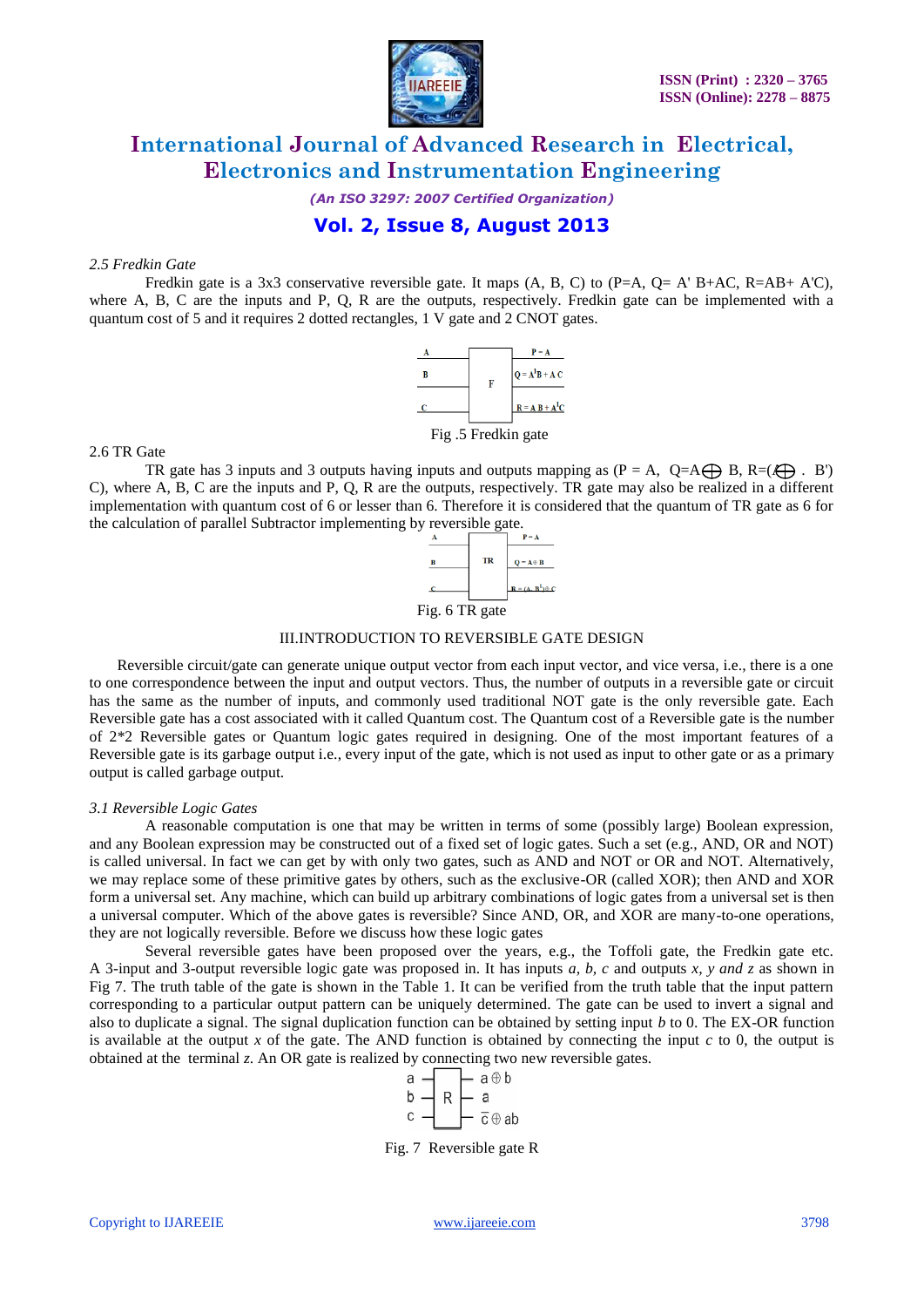

*(An ISO 3297: 2007 Certified Organization)*

# **Vol. 2, Issue 8, August 2013**

TABLE I

| IADLEI                            |          |             |   |          |   |  |
|-----------------------------------|----------|-------------|---|----------|---|--|
| Truth table for Reversible Gate R |          |             |   |          |   |  |
| a                                 | b        | $\mathbf c$ | X | у        | z |  |
| $\overline{0}$                    | $\Omega$ | 0           | 0 | $\Omega$ |   |  |
| $\theta$                          | 0        | 1           | 0 | 0        | 0 |  |
| $\theta$                          | 1        | 0           | 1 | 0        |   |  |
| $\theta$                          | 1        | 1           | 1 | $\theta$ | ∩ |  |
| 1                                 | $\Omega$ | 0           | 1 | 1        |   |  |
| 1                                 | 0        | 1           | 1 | 1        |   |  |
| 1                                 | 1        | 0           | 0 | 1        |   |  |
| 1                                 | 1        | 1           | ∩ | 1        |   |  |

### IV.REVERSIBLE ADDER/ SUBTRACTOR DESIGN

### *4.1 Adder circuits*

Several types of adders are used in computing systems. A ripple carry adder has the simplest structure. In a ripple carry adder, full adders connected in series generate the sum and the carry outputs based on the addend bits and the carry input. The disadvantage of a ripple carry adder is that the carry has to propagate through all stages.

### *4.2 Ripple carry adders*

The basic building block of a ripple carry adder is a full adder block. A full adder computes the sum bit *Si* and the carry output  $c i+1$  based on addend inputs a and b and carry input c. The output expressions for a ripple carry adder are

(1)  $Si = a x or b x or c$ ;

(2) Ci+1 = ab + bc + ca; (i =  $0,1,2,...$ )

A Reversible circuit/gate can generate unique output vector from each input vector, and vice versa, i.e., there is a one to one correspondence between the input and output vectors. Thus, the number of outputs in a reversible gate or circuit has the same as the number of inputs, and commonly used traditional NOT gate is the only reversible gate. Each Reversible gate has a cost associated with it called Quantum cost. The Quantum cost of a Reversible gate is the number of 2\*2 Reversible gates or Quantum logic gates required in designing. One of the most important features of a Reversible gate is its garbage output i.e., every input of the gate which is not used as input to other gate or as a primary output is called garbage output. Minimization of the number of Reversible gates, Quantum cost and garbage inputs/outputs are the focus of research in Reversible logic.

### *4.2 Proposed Reversible Adder / Subtractor unit*

The design approach followed here mainly focuses on the reversible full adder and subtractor together in a single unit. Three types of full adder/subtractor implementations have discussed and the performance of each designs have been compared in terms of the number of reversible gates used, number of garbage inputs/outputs and the quantum cost. A four-bit parallel adder/subtractor is built using the full adder/subtractor and half adder/subtractor units. Four-bit parallel subtractor is designed using all the three types of adder/subtractor units.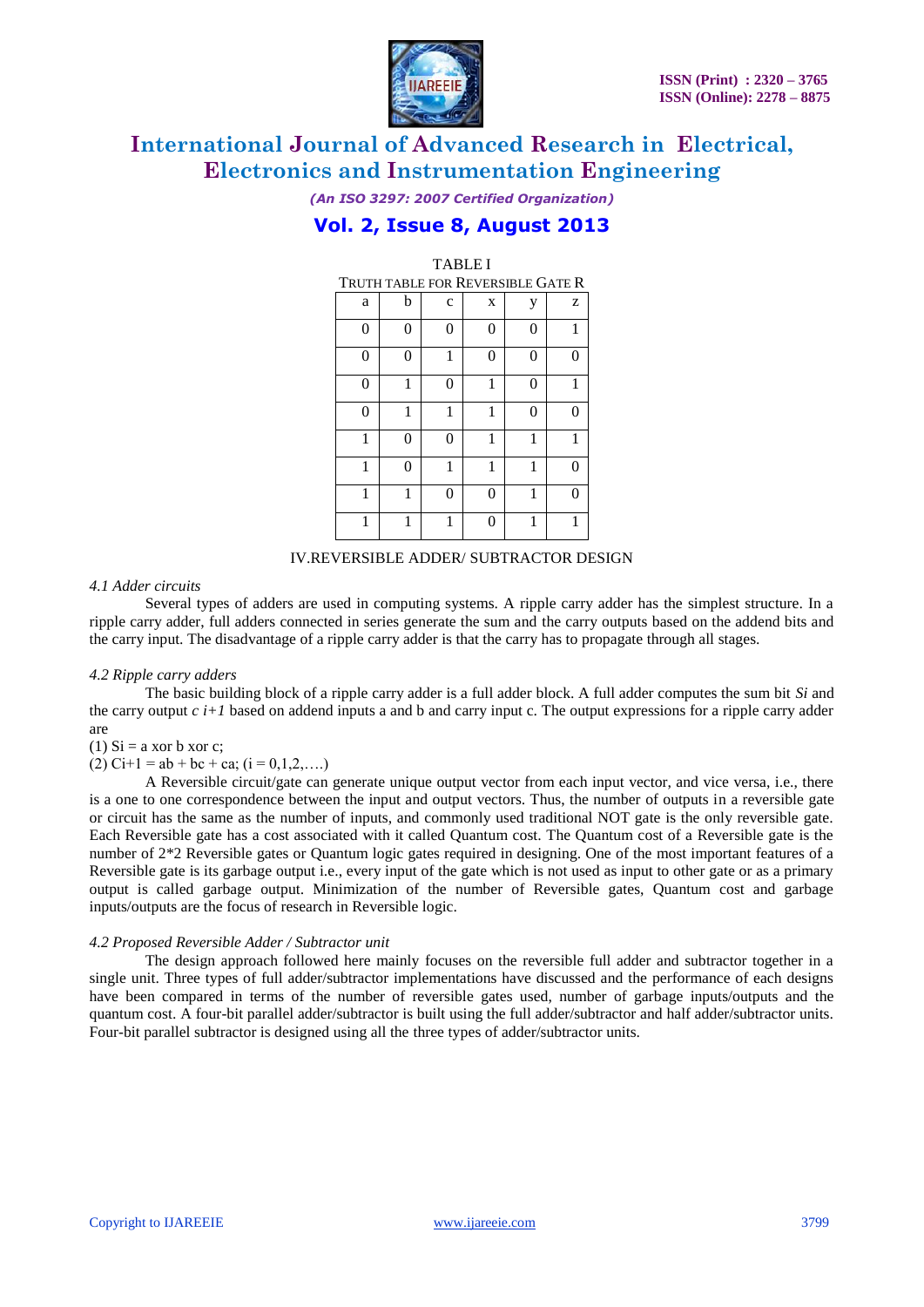

*(An ISO 3297: 2007 Certified Organization)*

# **Vol. 2, Issue 8, August 2013**

| $\ensuremath{\mathsf{CTRL}}$ | $\overline{A}$   | $\, {\bf B}$     | $\mathbf C$      | Carry/           | Sum<br>/         |
|------------------------------|------------------|------------------|------------------|------------------|------------------|
|                              |                  |                  |                  | Barrow           | Difference       |
| $\boldsymbol{0}$             | $\boldsymbol{0}$ | $\boldsymbol{0}$ | $\boldsymbol{0}$ | $\boldsymbol{0}$ | $\boldsymbol{0}$ |
| $\boldsymbol{0}$             | $\boldsymbol{0}$ | $\boldsymbol{0}$ | $\mathbf{1}$     | $\overline{1}$   | $\mathbf{1}$     |
| $\boldsymbol{0}$             | $\boldsymbol{0}$ | $\mathbf{1}$     | $\boldsymbol{0}$ | $\mathbf 1$      | $\mathbf{1}$     |
| $\boldsymbol{0}$             | $\overline{0}$   | $\mathbf{1}$     | $\mathbf{1}$     | $\overline{1}$   | $\boldsymbol{0}$ |
| $\boldsymbol{0}$             | $\overline{1}$   | $\overline{0}$   | $\boldsymbol{0}$ | $\overline{0}$   | $\overline{1}$   |
| $\boldsymbol{0}$             | $\mathbf{1}$     | $\boldsymbol{0}$ | $\mathbf{1}$     | $\boldsymbol{0}$ | $\boldsymbol{0}$ |
| $\boldsymbol{0}$             | $\mathbf{1}$     | $\mathbf{1}$     | $\boldsymbol{0}$ | $\boldsymbol{0}$ | $\boldsymbol{0}$ |
| $\overline{0}$               | $\mathbf{1}$     | $\overline{1}$   | $\overline{1}$   | $\mathbf{1}$     | $\mathbf{1}$     |
| $\mathbf{1}$                 | $\boldsymbol{0}$ | $\boldsymbol{0}$ | $\boldsymbol{0}$ | $\overline{0}$   | $\boldsymbol{0}$ |
| $\overline{1}$               | $\boldsymbol{0}$ | $\boldsymbol{0}$ | $\overline{1}$   | $\overline{0}$   | $\overline{1}$   |
| $\mathbf{1}$                 | $\boldsymbol{0}$ | $\,1$            | $\boldsymbol{0}$ | $\boldsymbol{0}$ | $\mathbf{1}$     |
| $\mathbf{1}$                 | $\boldsymbol{0}$ | $\mathbf{1}$     | $\mathbf{1}$     | $\mathbf{1}$     | $\boldsymbol{0}$ |
| $\overline{1}$               | $\mathbf{1}$     | $\boldsymbol{0}$ | $\boldsymbol{0}$ | $\boldsymbol{0}$ | $\,1$            |
| $\overline{1}$               | $\mathbf{1}$     | $\boldsymbol{0}$ | $\mathbf{1}$     | $\mathbf{1}$     | $\boldsymbol{0}$ |
| $\overline{1}$               | $\mathbf{1}$     | $\overline{1}$   | $\boldsymbol{0}$ | $\overline{1}$   | $\boldsymbol{0}$ |
| $\overline{1}$               | $\overline{1}$   | $\overline{1}$   | $\overline{1}$   | $\overline{1}$   | $\overline{1}$   |

# TABLE II TRUTH TABLE FOR FULL ADDER/SUBTRACTOR

### *4.3 Half Adder – Subtractor*

Reversible half adder/subtractor logic is implemented with the four reversible gates of which two are Fredkin and two are Feynman gates. The numbers of garbage outputs are three, garbage inputs are two and quantum cost is twelve. This implementation is as shown in figure15. This half adder/subtractor is used in implementing four-bit parallel reversible adder/subtractor unit.



Fig. 8 Logic implementation of reversible Half Adder/Subtractor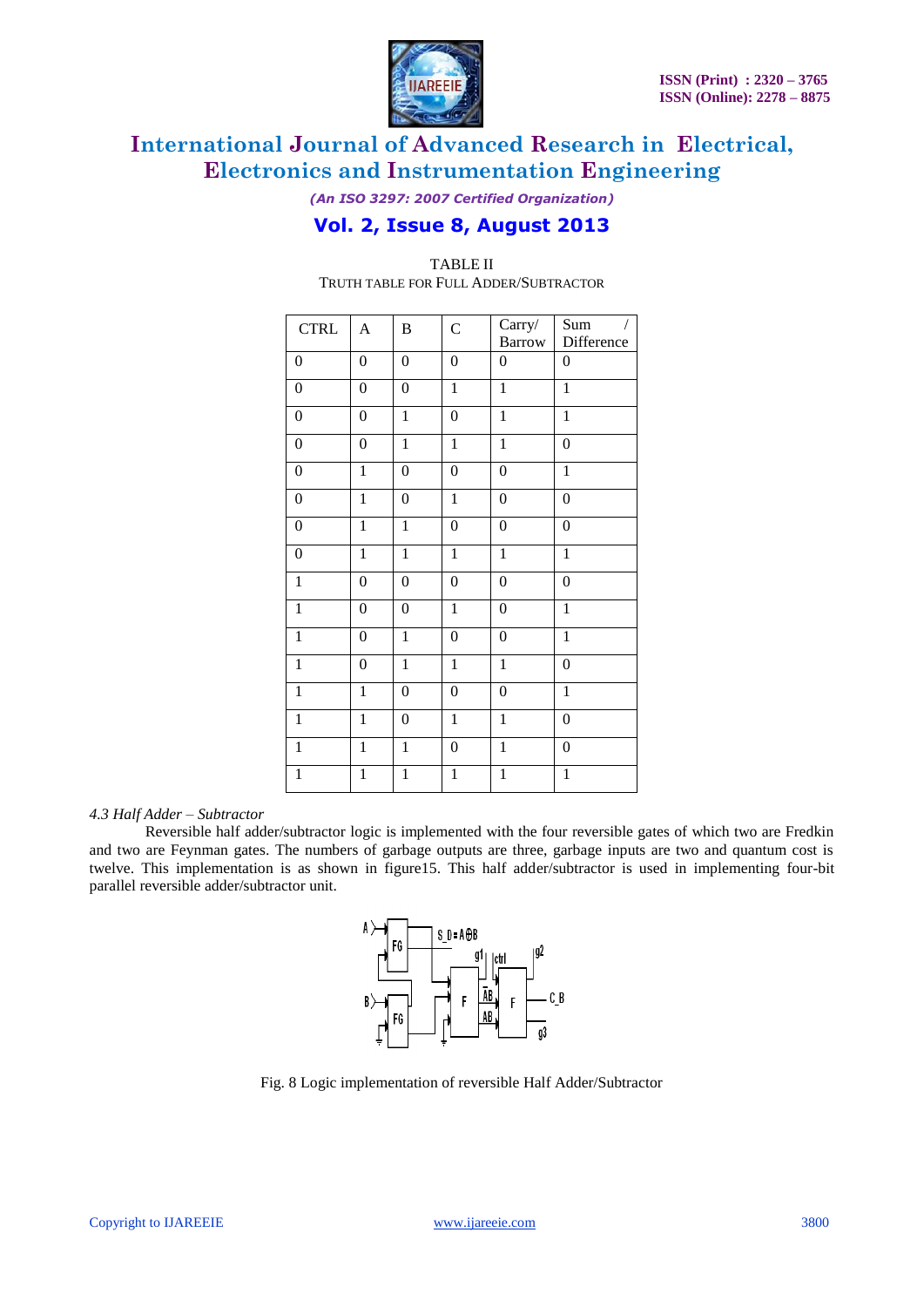

*(An ISO 3297: 2007 Certified Organization)*

# **Vol. 2, Issue 8, August 2013**

TABLE III

| TRUTH TABLE FOR HALF ADDER/SUBTRACTOR |          |                   |               |            |  |  |
|---------------------------------------|----------|-------------------|---------------|------------|--|--|
| <b>CTRL</b>                           | A        | B                 | Carry/        | Sum /      |  |  |
|                                       |          |                   | <b>Barrow</b> | Difference |  |  |
| ∩                                     | $\theta$ | 0                 |               |            |  |  |
| 0                                     | 0        | 1                 | 1             | 1          |  |  |
|                                       | 1        | 0                 |               | 1          |  |  |
| ∩                                     | 1        | 1                 |               | ∩          |  |  |
|                                       | 0        | $\Omega$          |               |            |  |  |
|                                       | 0        | 1                 |               |            |  |  |
| 1                                     | 1        | $\mathbf{\Omega}$ |               | 1          |  |  |
|                                       | 1        | 1                 |               |            |  |  |
|                                       |          |                   |               |            |  |  |

### *4.4 Full Adder-Subtractor-Mux*

This design is based on the utilization of appropriate reversible gates for each function namely, Peres gate for adder function, TR gate for substractor function and Fredkin gate for multiplexing the Carry and Borrow line into single line output. 3 Feynman gates are used for creating the necessary signal multiplication (buffering) of each input signal. This design uses 8 reversible gates, 3 Feynman gates, 2 Peres gates, 2 TR gates and one Fredkin gate. As shown in the table 1 there are 7 garbage outputs5 garbage (constant) inputs and the total quantum cost is 28. This implementation is as shown in fig. 9.



Fig. 9 Logic implementation of reversible Full Adder/ Subtractor- Mux

This logic is implemented using VHDL code and simulated using Modelsim simulator. The individual gates functionality is implemented using Behavioral style of modeling and the overall logic is implemented using structural style of modeling.

### *4.5 Full Adder-Subtractor-TR gate*

In this design the main functionality of addition and substraction is realized by using only TR gates. Feynman gates are used for input signal buffering. The design utilizes 3 TR gates and 6 Feynman gates, in total 9 gates. The garbage output in this design is 7 and the garbage inputs are 5. The quantum cost for the design is 24. Even though one additional Feynman gate (C-NOT Gate) is used in this design, a quantum cost advantage of 4 is obtained when compared to the Adder-Substractor-Mux design. This quantum cost advantage is mainly due to the realization of arithmetic blocks of adder and substractor is realized with 3 TR gates as against the 5 numbers of 3x3 reversible gates for Adder-Sustractor-Mux design. (Two Pearson gates, two TR gates and one Fredkin gate). This implementation is as shown in fig.10.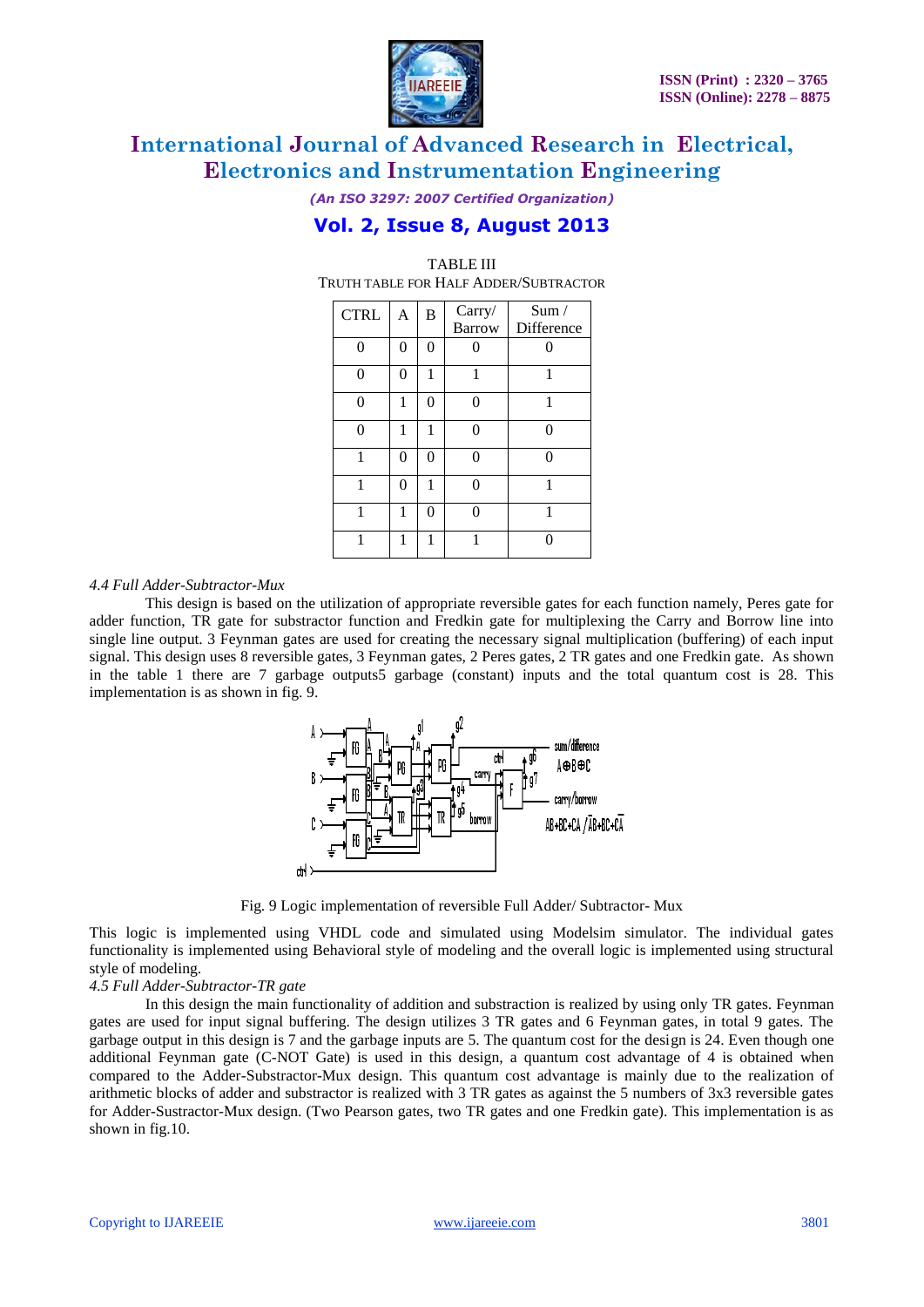

*(An ISO 3297: 2007 Certified Organization)*

# **Vol. 2, Issue 8, August 2013**



Fig. 10 Logic implementation of reversible Full Adder-Subtractor-TR gate

This logic is implemented using VHDL code and simulated using Modelsim simulator. The individual gates functionality is implemented using Behavioral style of modeling and the overall logic is implemented using structural style of modeling.

# *4.6 Full Adder-Subtractor- Hybrid*

This is an optimized implementation of adder-substractor function. The sum/difference output is realized in this case with two Feynman gates. To realize the carry borrow line we utilized two Fredkin gates and a TR gate. This design, in total utilizes 8 gates including the C-NOT gates for input signal multiplication. The garbage output is 5 and garbage input in this design is 3. The quantum cost is 21. The optimization in terms of the garbage input, garbage output and quantum cost in this case is obtained due to optimal utilization of gates. The sum/difference function in this case is realized with just two CNOT gates. Therefore it is essential to have a design approach where, the required functionality may be realized with simplest gates as much as possible. We could not realize the carry/borrow function with simple 2x2 gates effectively. So, we utilized 3x3 gates for the realization. Many algorithms are available in literature. To synthesize the reversible logics, one of the basic goals of these algorithms is to realize the required function with simplest possible gates. This implementation is as shown in fig. 11.



Fig. 11 Logic implementation of reversible Full Adder-Subtractor-Hybrid

This logic is implemented using VHDL code and simulated using Modelsim simulator. The individual gates functionality is implemented using Behavioral style of modeling and the overall logic is implemented using structural style of modeling.

### *4.7 Four-Bit reversible Parallel Adder/Subtractor unit*

A four-bit reversible parallel adder/subtractor is built using the full adder/subtractor and half adder/subtractor units. Four-bit parallel adder/subtractor is designed using all the three types of adder/subtractor units. This implementation requires three full adder/subtractor blocks and one half adder/subtractor blocks. These implementation is been done using VHDL code and verified for its functionality.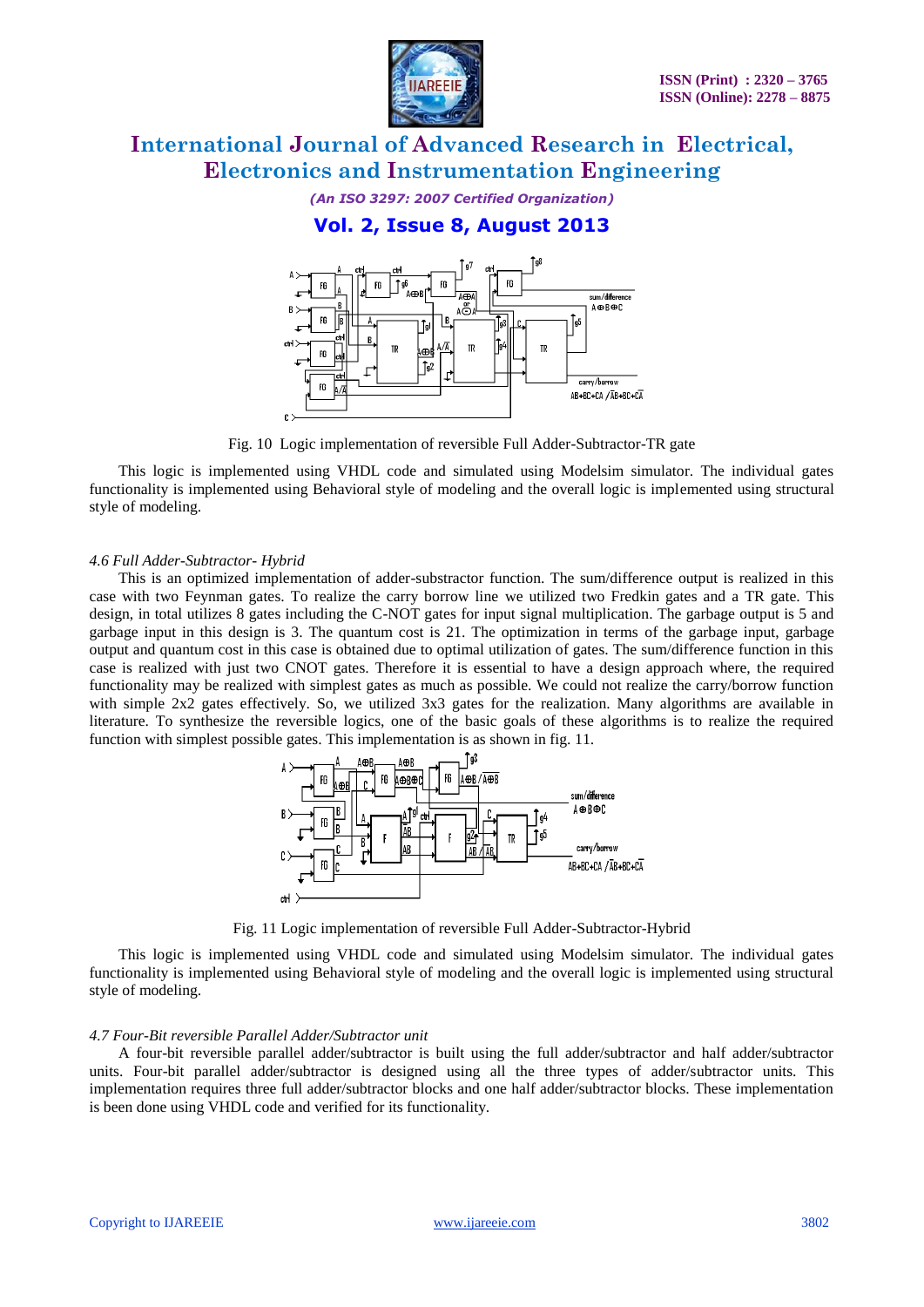

*(An ISO 3297: 2007 Certified Organization)*

# **Vol. 2, Issue 8, August 2013**



Fig. 12 Logic implementation of four-bit reversible Full Adder/Subtractor

# V. RESULT AND DISCUSSION

Implementations of three types of reversible full adder/subtractor are coded in VHDL and simulated using ModelSim simulator. The functionality is verified. A comparison of the implementations based on the number of gates used, number of garbage inputs/outputs and quantum cost of the logics is as shown in the Table IV.

Reversible four-bit parallel adder/subtractor implementations in all the three types are verified. A structural model coding is used to build four-bit parallel adder/subtractor with three full adder/subtractor and one half adder/subtractor blocks. The functionality is verified. A comparison of the implementations based on the number of gates used, number of garbage inputs/outputs and quantum cost of the logics is as shown in the table V

|             | No. of<br>reversibl<br>e gates | No. of<br>Garba<br>ge<br>output | No. of<br>Garbag<br>e<br>inputs | Quantu<br>m cost |
|-------------|--------------------------------|---------------------------------|---------------------------------|------------------|
| ADD_SUB_MUX |                                |                                 |                                 | 28               |
| ADD SUB TR  |                                |                                 |                                 | 24               |
| ADD SUB HYB |                                |                                 |                                 | 21               |

TABLE IV TRUTH TABLE FOR HALF ADDER/SUBTRACTOR

TABLE V TRUTH TABLE FOR HALF ADDER/SUBTRACTOR

|               | No. of<br>reversibl<br>e gates | No. of<br>Garba<br>ge<br>output | No. of<br>Garbag<br>e<br>inputs | Quantu<br>m cost |
|---------------|--------------------------------|---------------------------------|---------------------------------|------------------|
| ADD_SUB_MUX_4 | 28                             | 21                              | 17                              | 96               |
| ADD SUB TR 4  | 31                             | 24                              | 17                              | 84               |
| ADD SUB HYB 4 | 28                             | 18                              |                                 | 75               |

Comparison of Optimization Results of reversible Full Adder/Subtractor design with Conventional Ripple carry adder, carry look ahead adder, carry skip adder manchhester carry adder with respect to area, timing and power is shown in Table VI.